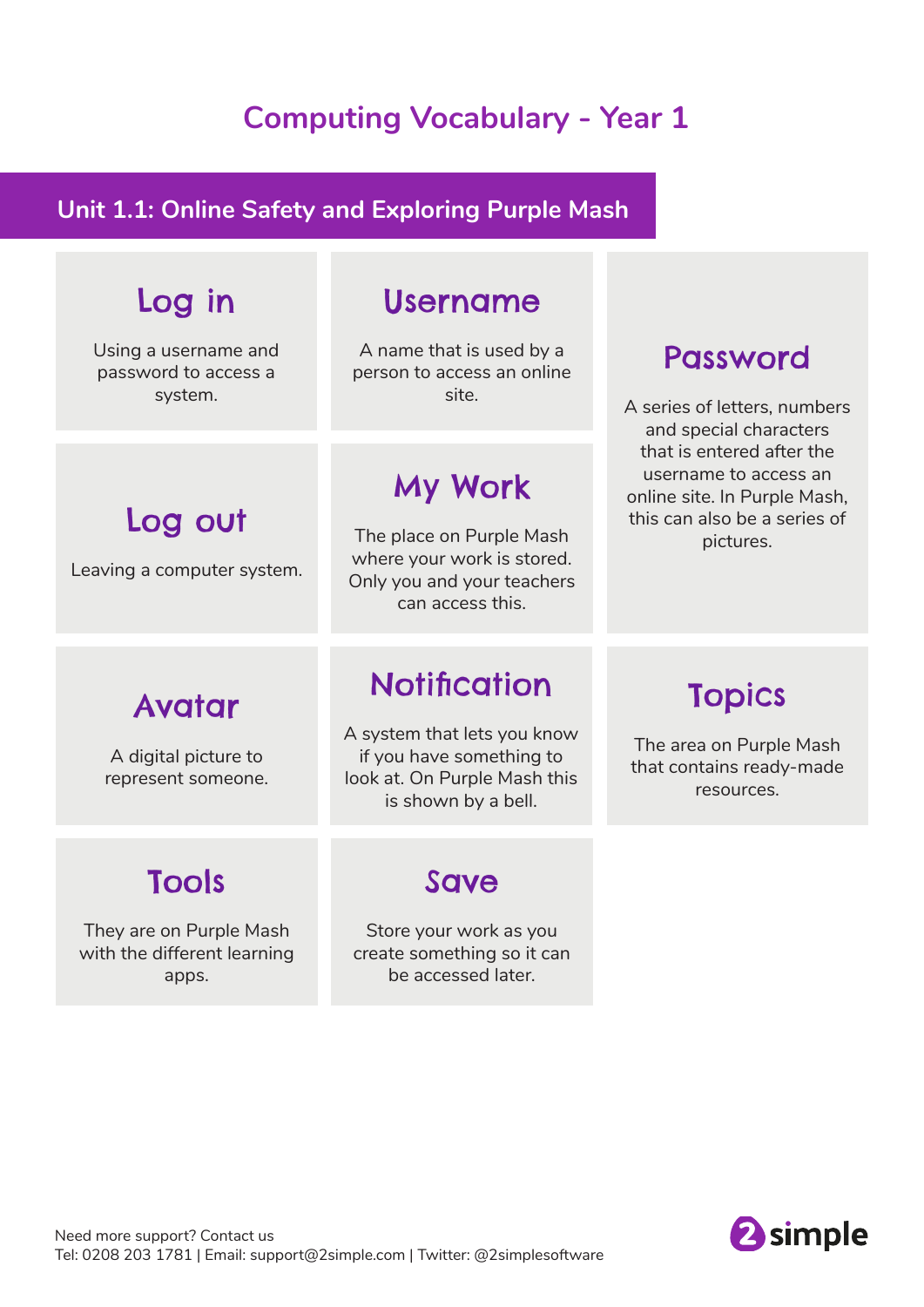### **Unit 1.2: Grouping and Sorting**

### Sort

Put things together by features they have in common.

# **Criteria**

A way in which something is judged.

#### **Unit 1.3: Pictograms**

### Pictogram

A diagram that uses pictures to represent data.

#### Data

Facts and statistics collected together that can provide information.

### **Collate**

Collect and combine (texts, information, or data).

#### **Unit 1.4: Lego Builders**

### **Instruction**

Information about how something should be done.

### Algorithm

A precise, step-by-step set of instructions used to solve a problem or achieve an objective.

### **Computer**

An electronic device for storing and processing data.

### Program

To provide (a computer or other machine) with coded instructions.

### Debug

To find and remove errors from computer hardware or software.

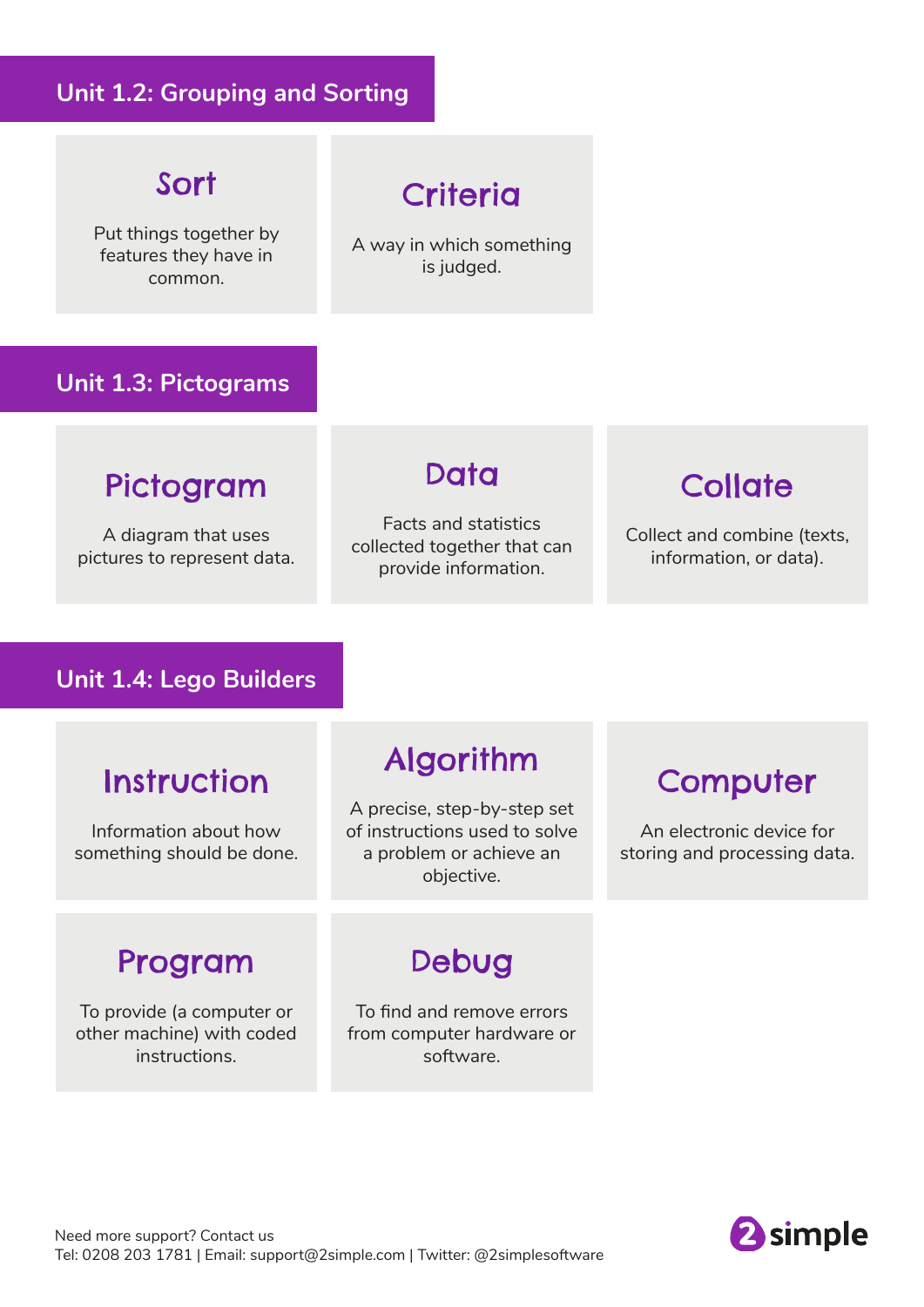#### **Unit 1.5: Maze Explorers**

### **Direction**

A course along which someone or something moves.

## Challenge

A task or situation that tests someone's abilities.

#### Arrow A mark or sign used to show direction or position.

#### Undo Cancel or reverse an instruction.

Rewind

Move back several steps or to the start.

### Forward

To move in the direction that one is facing or travelling.

### Backwards

To move in the opposite direction to which one is facing.

#### Right turn To move the object in a

clockwise direction.

### Debug

To find and remove errors from computer hardware or software.

### **Instruction**

Information about how something should be done.

# Left turn

To move the object in an anti-clockwise direction.

### Algorithm

A precise, step-by-step set of instructions used to solve a problem or achieve an objective.

#### **Unit 1.6: Animated Story Books**

### Animation

Process of giving the illusion of movement to drawings and models.

### E-Book

Short for electronic book; a book that can be read on the computer or other electronic device.

Font

The style of text used in a piece of writing on the computer or tablet.

File A piece of work on the computer.

Sound Effect

A sound other than speech or music made for use in a play, film or computer file.

Display Board A way to share your work on Purple Mash.

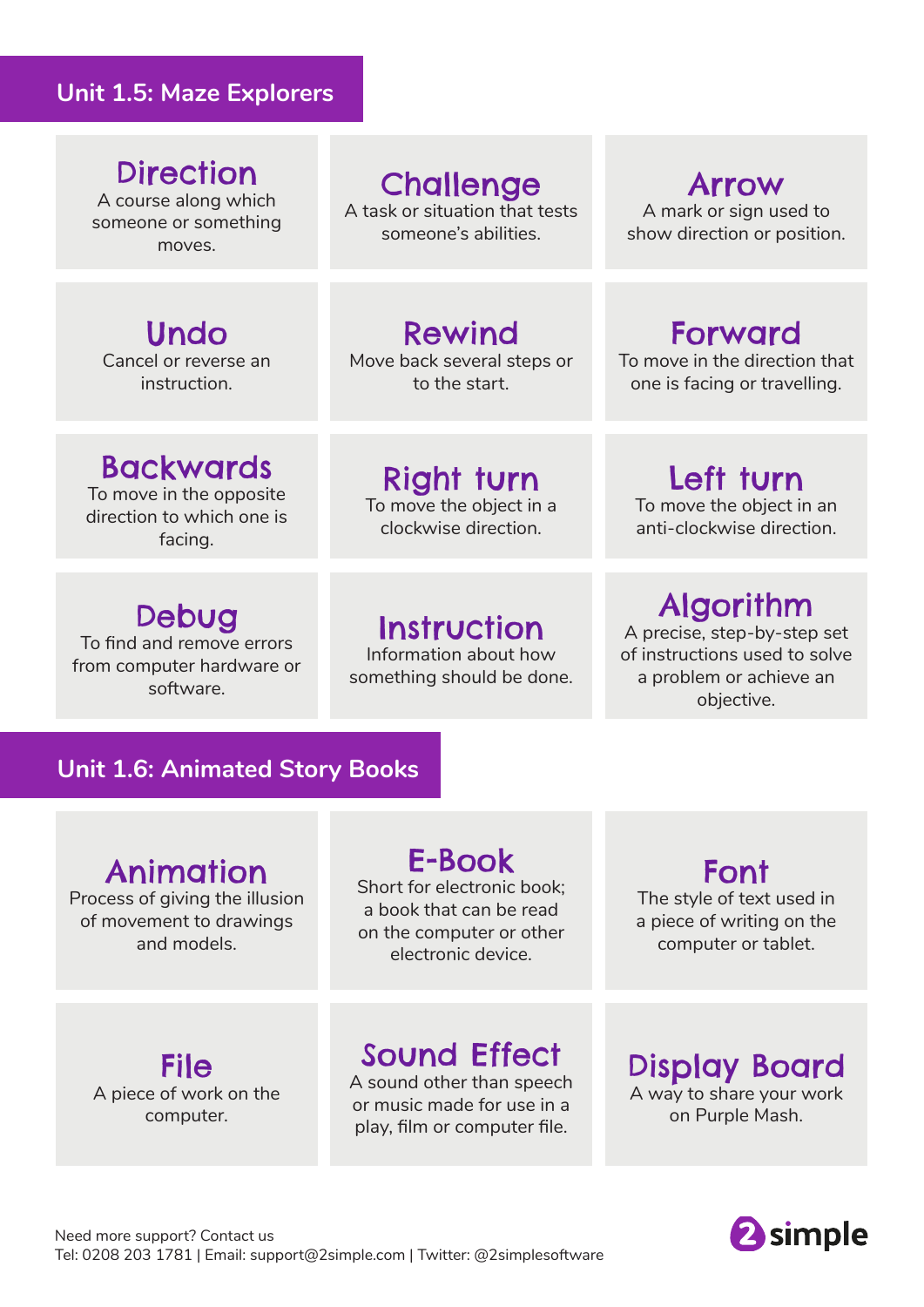#### **Unit 1.7: Coding**

### Action

Types of commands, which are run on an object. They could be used to move an object or change a property.

### **Code**

Instructions written using symbols and words that can be interpreted by a computer.

### Algorithm

Types of commands, which are run on an object. They could be used to move an object or change a property.

### Command

A single instruction in a computer program.

### Background

The part of the program design that shows behind everything else. It sets the scene for the story or game.

### Debug/ Debugging

Finding a problem in the code and fixing it.

### Event

Something that causes a block of code to be run.

### **Instructions**

Detailed information about how something should be done.

# **Output**

An element in a computer program that can be changed using actions or properties.

## Scale

The size of an object in 2Code.

### Scene The background and

objects together create a scene.

**Execute** To run a computer

program.

**Object** 

An element in a computer program that can be changed using actions or properties.

### Run

To cause the instruction in a program to be carried

### When clicked

An event command. It makes code run when you click on something (or press your inger on a touchscreen).

### Input

Information going into the computer. Can include moving or clicking the mouse, using the keyboard, swiping and tilting the device.

### **Properties**

All objects in 2Code have properties that can be changed in design or by writing code e.g. image, colour and scale properties.

out. Sound In 2Code, this is a type of output command that makes a noise.